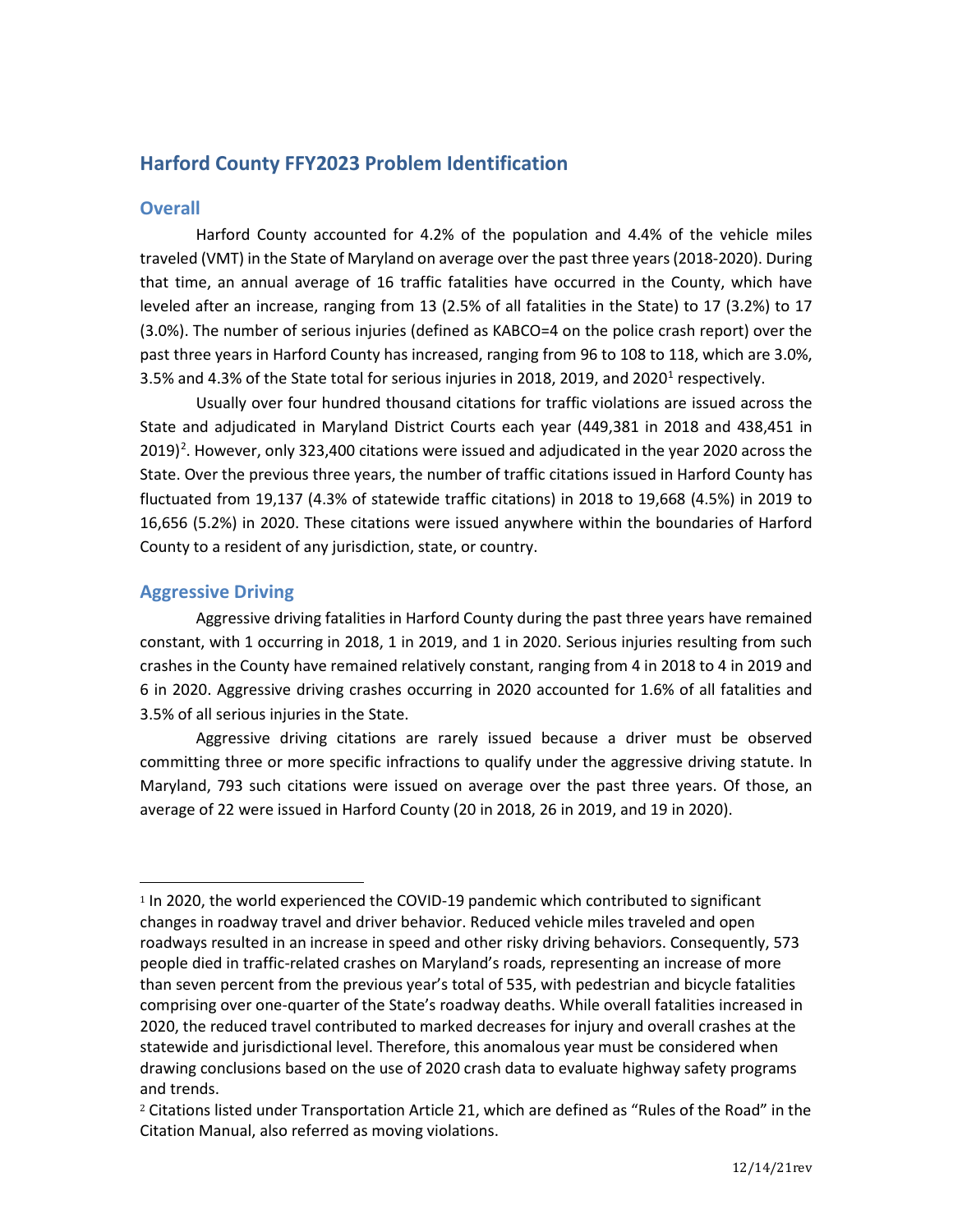### **Distracted Driving**

Since 2018, there have been an annual average of about 7 distracted driving fatalities occurring in Harford County. In 2020, distracted driving in the County added 4 deaths to the State's distracted driving fatalities, a point on a trend that has risen and fallen over the previous three years (5 in 2018 and 11 in 2019). Serious injuries resulting from distracted driving crashes in the County have stayed about the same over the past three years, from 45 in 2018 (2.8% of all distracted driving serious injuries in the State) to 45 in 2019 (3.0% of all) to 47 in 2020 (3.9% of all). In 2020, 23.5% of all fatalities and 39.8% of all serious injuries recorded in Harford County resulted from distracted driving crashes.

Distracted driving citations issued in Maryland during the past three years have decreased significantly, ranging from 33,655 in 2018 to 33,978 in 2019 and 19,450 in 2020. During the same period, distracted driving citations issued in Harford County have decreased significantly, ranging from 1,944 in 2018 to 1,793 in 2019 and 1,211 in 2020. As a proportion of the distracted driving citations issued statewide, those handed out in the County accounted for 5.8% in 2018, 5.3% in 2019 and 6.2% in 2020.

### **Impaired Driving**

Over the past three years, an average of 5 impaired driving fatalities occurred per year in Harford County. Fatalities from such crashes have trended up then down, ranging from 4 (2.8% of all impaired driving fatalities in Maryland) in 2018 to 8 (5.3% of all) in 2019 to 4 (3.3% of all) in 2020. Serious injuries resulting from such crashes in the County over the same time period have risen and plateaued, ranging from 21 in 2018 (4.5% of all impaired driving serious injuries in the State) to 24 in 2019 (4.9% of all) to 24 in 2020 (5.4% of all). In 2020, 23.5% of all fatalities and 20.3% of all serious injuries in Harford County resulted from impaired driving crashes, compared to 21.1% of all fatalities and 16.4% of all serious injuries from impaired driving crashes occurring throughout the State.

Impaired driving relates to driving while impaired by alcohol and/or drugs or controlled dangerous substances. Several citations may be issued at the point of an encounter with an impaired driver. Therefore, all judicial figures related to impaired driving will be quantified using arrests, not individual citations. Impaired driving arrests have steeply decreased in Maryland over the past three years, from 18,403 in 2018 to 18,279 in 2019 to 13,651 in 2020. During the same period, impaired driving arrests have increased and then decreased in Harford County, ranging from 653 in 2018 to 680 in 2019 to 569 in 2020. As a proportion of impaired driving arrests in the State, the number of impaired driving arrests in the County accounted for 3.5% in 2018, 3.7% in 2019, and 4.2% in 2020. Of the impaired arrests in the County in 2020, 3.2% were of older drivers (ages 65+) while 2.6% were of younger drivers (ages 16-20).

#### **Speeding**

During the past three years, Harford County averaged 2 speeding related fatalities per year, which have trended up then down over that time: 1 in 2018, 5 in 2019 and 1 in 2020. Serious injuries resulting from such crashes in the County over the past three years have decreased and leveled off, ranging from 13 in 2018 to 8 in 2019 and 8 in 2020. In 2020, 0.9% of statewide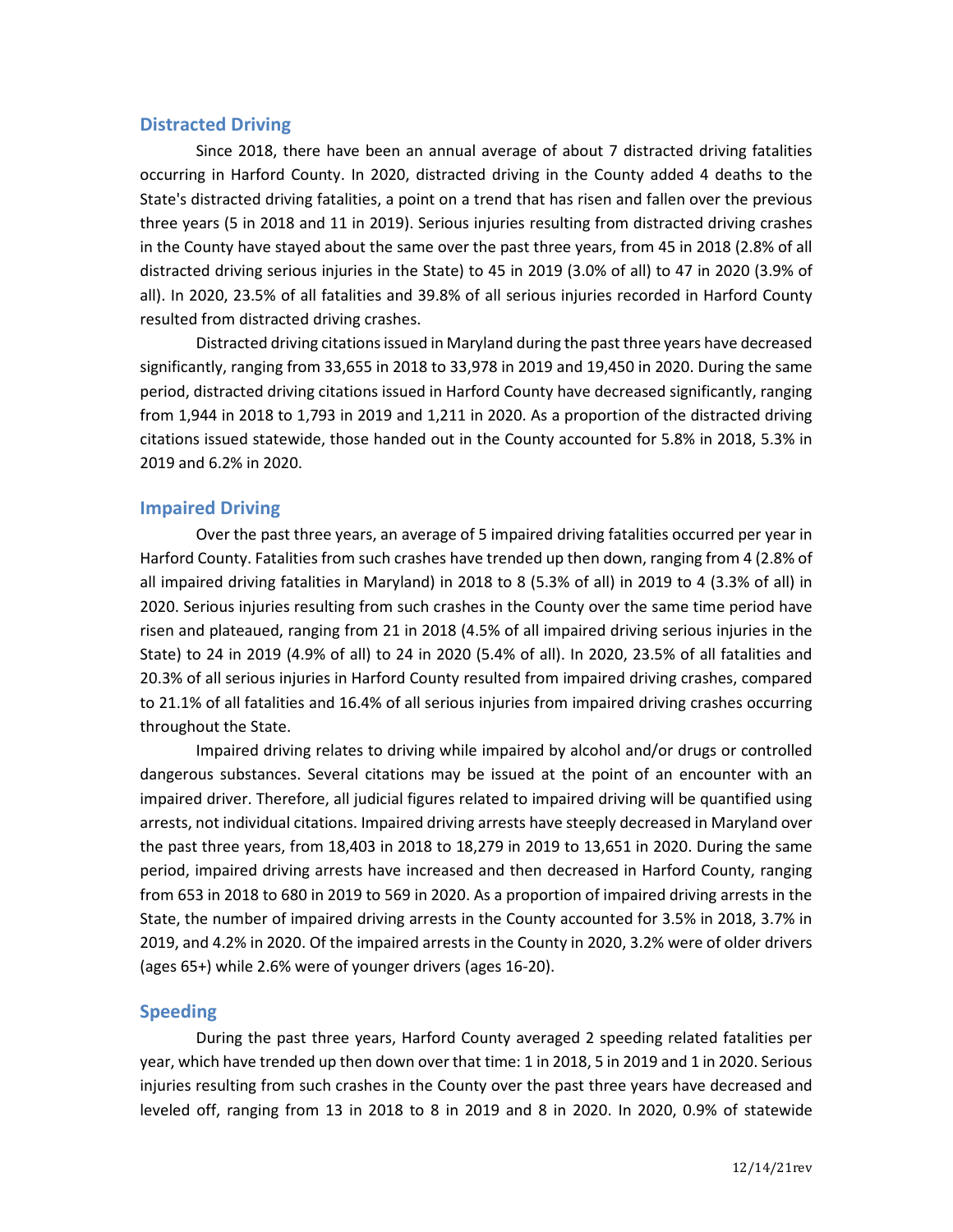speeding related fatalities and 2.7% of statewide speeding related serious injuries resulted from crashes in Harford County. Over the same year, 5.9% of all fatalities and 6.8% of all serious injuries recorded in Harford County were the result of crashes involving driving speed.

Speeding citations are very common even though those adjudicated through the District Court do not include automated enforcement. Speeding citations issued in Harford County have trended up then down over the past three years, with 10,740 (5.5% of statewide speeding citations), 11,170 (6.1% of statewide), and 9,983 (6.6% of all) issued in 2018, 2019, and 2020, respectively. Statewide speeding citations have steeply decreased over the same three years: 195,649, 182,213, and 151,419. Speeding citations comprised 59.9% of all Harford County citations in 2020.

### **Non-motorists**

Non-motorists are defined here as pedestrians (on foot) and bicyclists. Pedestrian fatalities in Harford County have stayed the same over the previous three years, from 3 (2018) to 2 (2019) to 1 (2020), while serious injuries have been increasing, ranging from 10 (2018) to 10 (2019) to 15 (2020). The occurrence of bicyclist fatalities in Harford County has been rare, with 0 in 2018, 0 in 2019, and 1 in 2020, while serious injuries to bicyclists have remained relatively constant, ranging from 2 in 2018 to 1 in 2019 to 3 in 2020.

Very few non-motorist citations are issued throughout the State, to either the pedestrian or the motor vehicle driver. Typically, more violations are issued to drivers, and in Harford County 3 were issued to drivers against pedestrians or bicyclists in 2020, while 5 were issued to pedestrians or bicyclists that year. As a proportion of statewide totals (933 and 235), those numbers represent 0.3% and 2.1%, respectively, in 2020.

#### **Motorcycles**

Motorcycle rider fatalities have oscillated over the past three years in Harford County, ranging from 1 (2018) to 5 (2019) to 2 (2020). Serious injuries to motorcyclists have seen an increase, ranging from 11 (2018) to 12 (2019) to 14 (2020). The 2020 figures account for 2.6% of motorcycle rider fatalities and 4.5% of rider serious injuries that occurred in the State.

Maryland has had a universal helmet law in place for several decades, consequently the incidence of unhelmeted motorcyclists involved in a crash is low. The State has averaged 7 unhelmeted motorcycle rider fatalities per year over the past three years, therefore, unhelmeted motorcycle fatalities in Harford County have been infrequent (an average of 0 per year). However, 4 seriously injured riders in Harford County were unhelmeted in 2020, which is 4.6% of the State total (compared to 4 in 2018 and 4 in 2019).

#### **Older Drivers**

In Maryland, older driver safety programs focus on drivers of age 65 years or older. The data presented here on fatalities and serious injuries include any person involved in a crash with an older driver. Older drivers were involved in crashes that resulted in an average of 94 fatalities in Maryland each year (85 in 2018, 105 in 2019 and 91 in 2020). During that time, serious injuries resulting from these crashes in Maryland have seen a significant decrease, ranging from 518 in 2018 to 512 in 2019 to 381 in 2020. Fatal crashes involving older drivers in Harford County